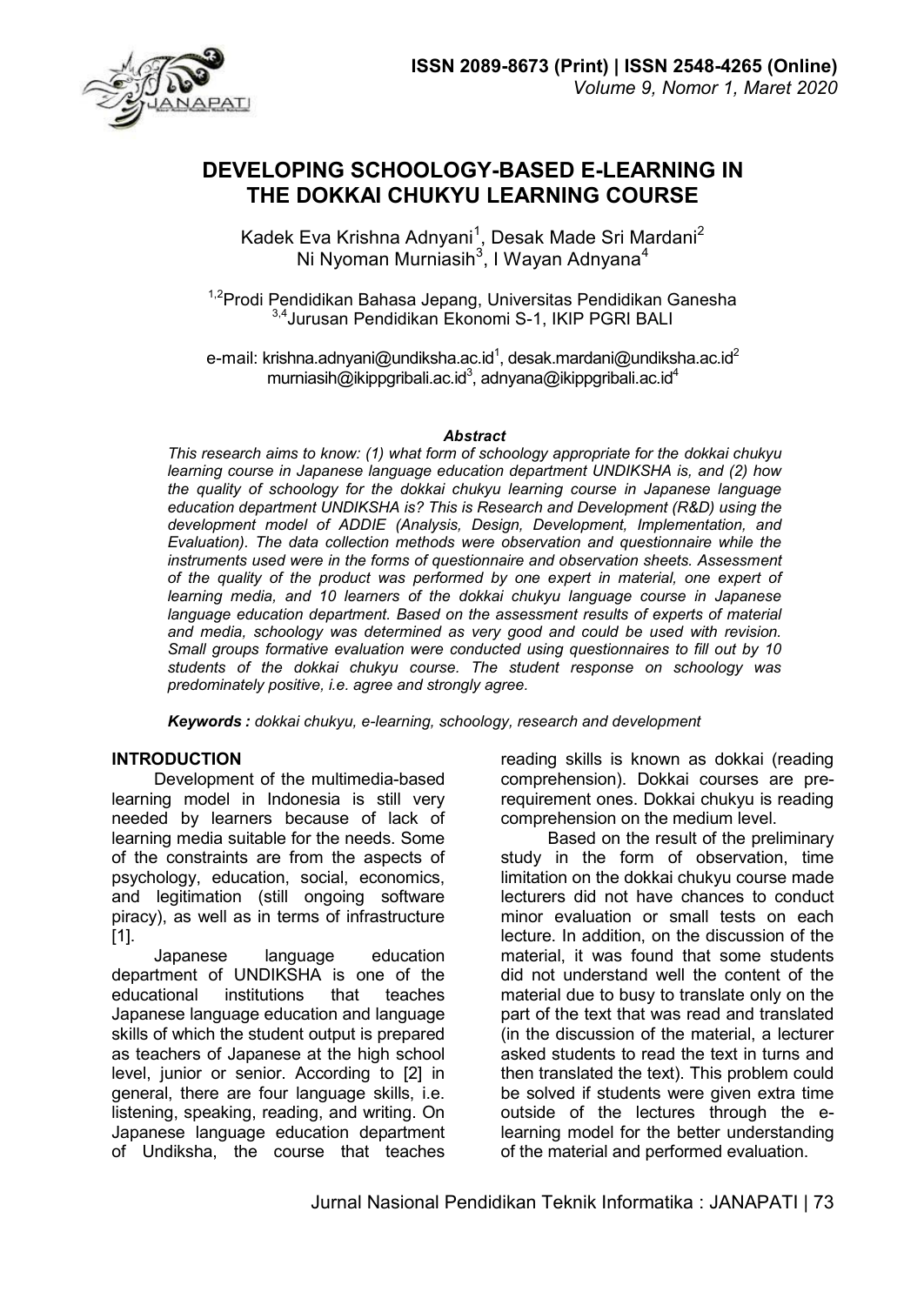

[3] mentioned that the use of elearning is basically the most effective way in education because learning is mostly online-based, yet the use of e-learning requires careful consideration, so that it provides benefits for the improvement of the quality of the results of the study and the expected education quality, and principally is inseparable from everyday life and selfinteractive learning for maximum learning.

[4] mentioned that regular and explicit training in foreign language learning strategies, adapted to a blended-learning model can help students improve their learning of the target language. Students learn much more effectively in a blended learning context The use of a blended learning approach enriches the design and implementation of communicative tasks.

 Blended learning, also known as hybrid learning, has been a buzz word in higher education over the past two decades. However, there is not much consensus over its definition [5]. Blended learning is a form of learning that combines traditional full-time form of teaching with modern forms of elearning, increasing the advantages and offsetting the disadvantages of each [6].

[7] mentioned that supporting the teaching process with appropriate e-learning techniques and web tools influences positively the development of language skills, and consequently favours the development of the key competence of communicating in foreign languages.

It is especially important that students understand how to use the technology before they engage in the activities. It is also important to provide technical assistance throughout the course and activities. When planning to implement a mobile learning activity, teachers should schedule additional time to provide technical support and assistance to those students struggling with their mobile tools [8]

The use of mobile devices is fast becoming ubiquitous, but we still have much to learn in the new domain of mobile assisted language learning. There is potentially a chasm between those interested in the potential of mobile language learning, including developers with insufficient knowledge of pedagogy, and

language teachers who know about pedagogy, but have little interest in mobile learning [9].

Schoology is an online platform that combines social media and electronic classroom management. provides features such as the list of attendance, tests and quizzes, and homework. These features are designed to use social media in facilitating the interaction of teaching and learning activities. Schoology is the work of three alumni of the 23 year old from Washington University in St. Louis that are; Jeremy Friedman, Ryan Hwang, and Tim Trinidad. Friedman, one of the founders of Schoology, explains that students want to use more of collaborative spaces and the teachers want to make use of the desire of the students for the process of teaching and learning. Therefore, Friedman sees the opportunity to create interactive and social relations between two such interests [10].

Research on the languages elearning, blended learning and schoology, has already been done before and examined using various approaches. [11] investigated the needs and opportunities for high school math teachers pertaining to the adoption of Schoology, a learning management system (LMS). Data was gathered from 98 students, 13 teachers, 24 parents/families and 8 technology integration experts in an effort to gain a multitude of perspectives relating to Schoology use at the high school level. Five needs and opportunities had been identified from this research. First, students need to be taught how to use Schoology. Second, teachers need to be trained to use Schoology. Third, parents need to be involved in the integration process. Fourth, schoology offers many opportunities to students, teachers and parents. Fifth, schoology allows a teacher to share resources and create educational experiences in a manner that has never been seen before.

[12] investigated (1) the differences in learning outcome between Blended Learning based on Schoology and Problem-Based Learning, (2) the differences in learning outcome between students with prior knowledge of high, medium, and low,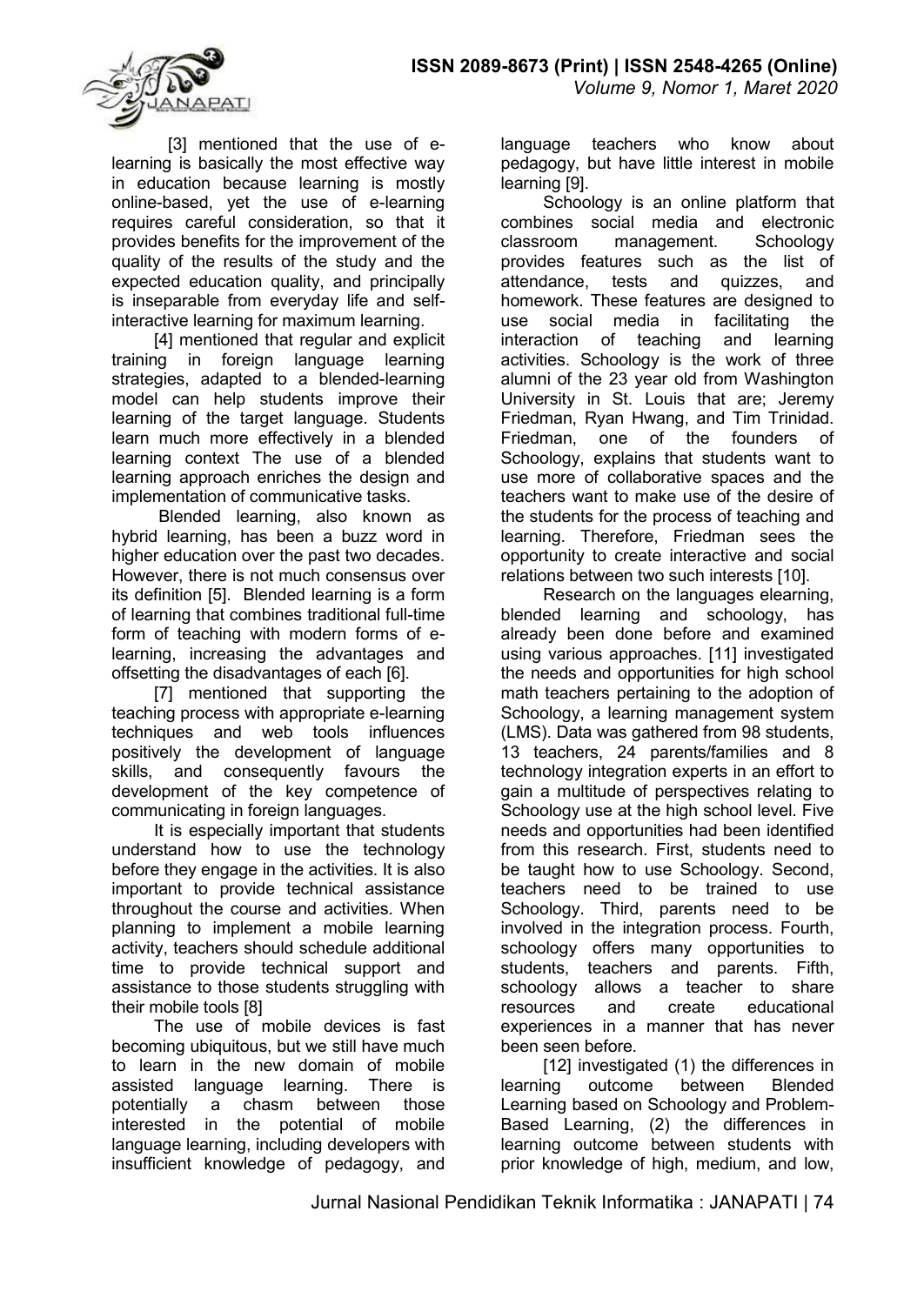

and (3) the interaction between Blended Learning based on Schoology and prior knowledge to the learning outcome. This type research was quasi-experimental with research subjects as many as 64 students. The results of this study revealed that: (1) there was significant differences in learning outcome between Blended Learning based on Schoology and Problem-Based Learning, (2) there were significant differences in learning outcome between students with high, medium, and low prior knowledge, and (3) there was no interaction between Blended Learning based on Schoology and prior knowledge to the learning outcome).

[13] reported how Schoology mlearning platform facilitated the exercise of learner autonomy in an EAP class at an Indonesian higher education. The findings suggested that Schoology m-learning platform helped the students to exercise autonomy in EAP learning. The students exercised their control over learning management, cognitive process, and selection of learning materials.

[14] examined the potential and limitation of SkELL in the language classroom for Japanese students who have almost no online experience in educational settings. Sketch Engine for Language Learning (SkELL) is a relatively new webbased tool for language learning. The findings indicate that using selected example sentences from SkELL to help students imagine contextual situations is one way for teachers to achieve specifc communicative teaching goals. Students also said that using mobile phones inside as well as outside the classroom is one way for them to fully beneft from SkELL.

[15] identified whether the use of Web 2.0 applications is more effective in teaching Japanese language compared to the traditional method of using the textbook only. This study focused on students taking Japanese language course SKVA2723 at the School of Language Studies and Linguistics in the National University of Malaysia (UKM) from February to December 2012 for 2 semesters. A total of one teacher and 55 students were involved in this study. the findings showed that the group of students who were exposed to the Web 2.0

applications showed more motivation, enthusiasm, excitement and higher scores compared to the group that was not exposed to the applications. The implication from this study is that the use of the application can be applied to more complex kanji orthography, particularly those that require more than 10 strokes

[16] conducted a research to (1) design a Schoology-based blended learning media for Basic Physics I course (2) describe the validity of the product, (3) describe the products effectiveness in enhancing students conceptual understanding and problem solving skills, and (4) describe students responses towards the media and blended learning model.

The development procedures employed were ADDIE model. The two validity experts results showed that the content aspect and construct aspect were very good and good, respectively. The results from classroom implementation revealed the effectiveness of the product in enhancing students conceptual understanding and problem solving skills. Students responses towards the products utility, attractiveness, and easiness as blended learning media were also positive. The conclusion was that the media was valid and effective as blended learning media of Basic Physics I course.

[17] describe the design of the elearning portal based Schoology development in social studies class VIII SMP Negeri 1 Banjarangkan school year 2014/2015, the quality of e-learning portal based Schoology, and determining the effectiveness of the portal based Schoology e-learning use. The results of the expert evaluation of the subjects teacher were in good qualifications (88%), learning design expert evaluation results in the excellent qualifications (90%), the evaluation results of learning media expert in the excellent qualifications (92%), individual test results were in excellent qualifications (92%), small groups of test results in the good qualifications (87,8%), and the results of field tests in the excellent qualifications (95,1%). Pre-test average value (54.33) is smaller than the value of post-test (80.33).

Jurnal Nasional Pendidikan Teknik Informatika : JANAPATI | 75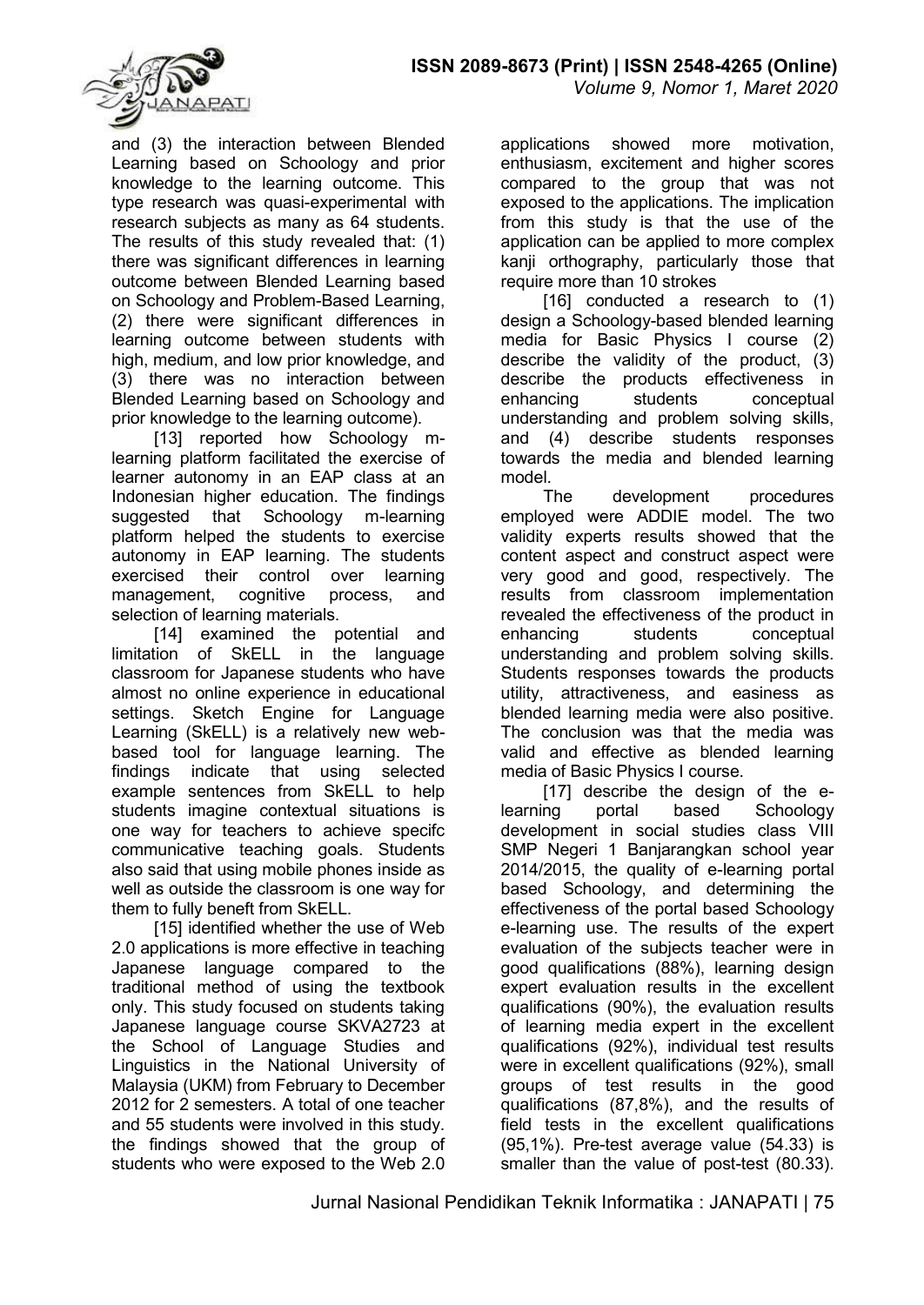

Based on inferential statistical analysis (ttest), there is a significant difference between the results of social studies before and after using the e-learning portal based Schoology. It can be concluded that elearning portal based Schoology is effective to improve learning outcomes in social studies of student class VIII SMP Negeri 1 Banjarangkan school year 2014/2015.

Based on the results of the needs analysis and the lack of number of students or lecturers who do research on the development of Undiksha environment, it is important to do research on the learning model of the development of e-learning in the dokkai chukyu course. it is expected that with the use of technology in the learning process, students could access information material and take evaluation more practically and effectively.

In line with the background described. the problem can be formulated as follows:

1. What are forms of schoology appropriate for the dokkai chukyu subject in the Japanese language education in Undiksha?

2. How is the quality of schoology developed in the courses in the dokkai chukyu course of Japanese language department in Undiksha?.

## **METHOD**

The development model used in the development was the ADDIE model. This model was chosen because it is developed in a systematic and theoretical foundation based on the instructional design. The following is the picture of the stages in the ADDIE model;



Figure 1. Stages in the ADDIE Model

[18] mentioned that the ADDIE model has five steps or stages that are easily understood and implemented to develop products such as the textbook, learning modules, videos, multimedia learning, and more. The stages in the ADDIE model could be described as follows;

1. Analysis: it includes the analysis of the competencies required by the students, the analysis of characteristic of students on their learning capacity, knowledge, skills, attitudes and other related aspects, as well as conducting analysis on the material in accordance with the demands of competence. In this study, this stage was performed through disseminating a questionnaire to all participants of the dokkai chukyu course to see whether the development of the model was really needed in learning. In addition, observations were also carried out during the class.

2. Design: it is performed with terms of reference as follows; for whom the instruction is designed, kinds of ability are wanted to be studied, how learning materials could be studied properly, and how to determine the level of mastery of the lessons are already achieved. In this study, the stage of design was performed by creating a blue print material and the quiz would be inputted into schoology.

3. Development: it is the activity to translate design specifications into a physical form in order to produce a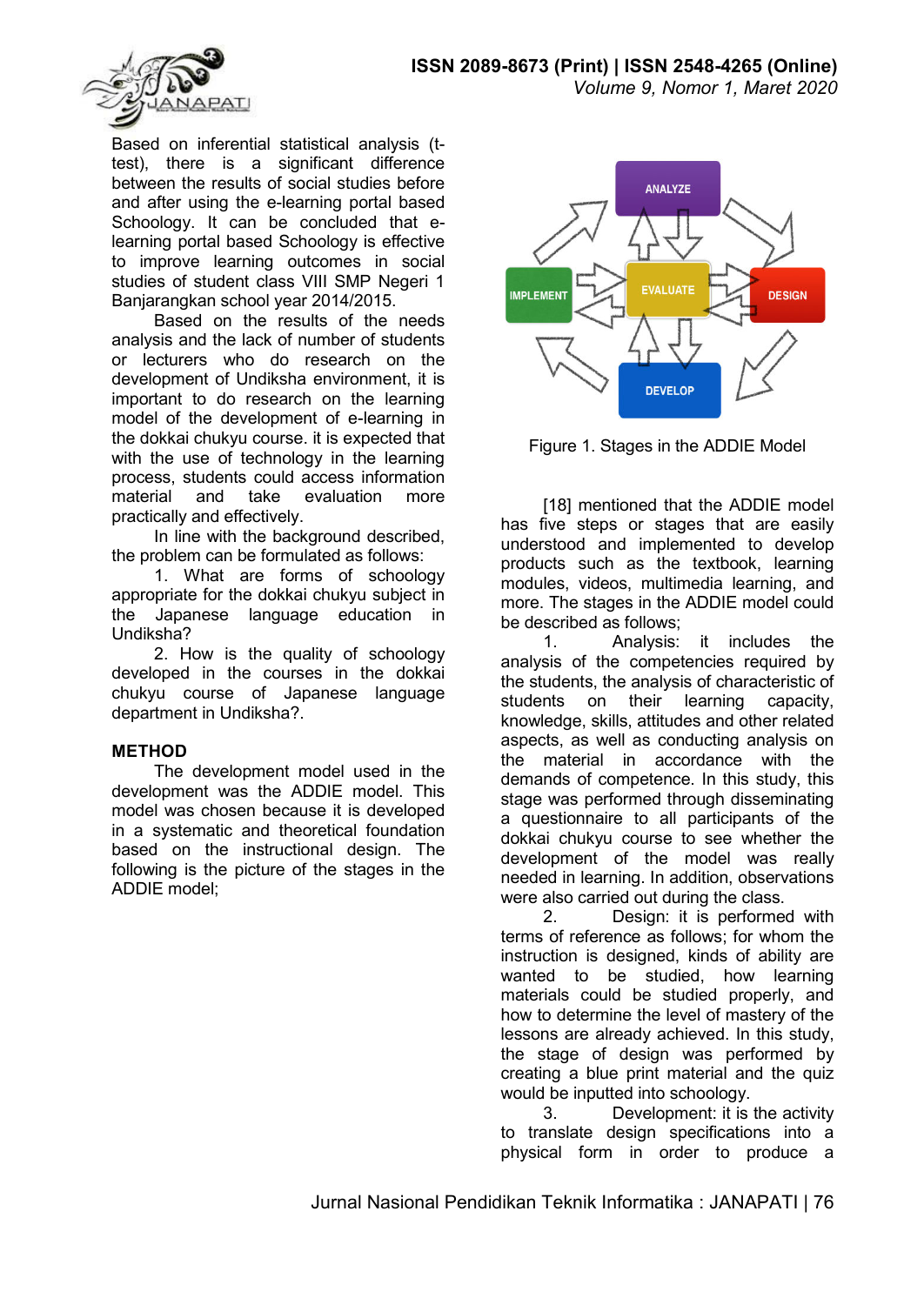

prototype of the product development. The development stage of this study was conducted through inputting the material and quizzes to schoology. The assessment by material and media experts was performed once the material and quizes were inputted into schoology.<br>4 Implementation

Implementation: the results of development are applied in learning to know the effects on the quality of learning that includes effectiveness, interestingness, and the efficiency of learning. In this study, the stage of implementation was accomplished by using the model on the teaching and learning of the dokkai chukyu course.

5. Evaluation: it is conduct through evaluation that includes formative and summative evaluations. In the developmental research, formative evaluation is generally used because this type of evaluation is related to stages of developmental research to improve the product developed. In this study, small groups formative evaluation were done by disseminating a questionnaire to 10 participants of the dokkai chukyu course.

### **RESULTS AND DISCUSSION**

This research was carried out in stages which are generally divided into five phases in accordance with the stages in the ADDIE model i.e. the analysis, design, development, implementation, and evaluation.

- 1. Analysis: at the stage of the analysis, research was done through the observation in the classroom. Based on the observation results, it is noted that:
	- 1) Learning Media used in the dokkai chukyu course was just a textbook titled Minna no nihongo Chukyuu II: Chukyuu de yomeru topikku 25.
	- 2) Interactive multimedia not available
	- 3) Time limitations on the process of teaching and learning made lecturers did not have time to hold quizzes and explained in more depth on some of the students who did not understand the material well yet.
- 4) There was a network connection to the internet and all students had laptops as well as being able to use the internet.
- 2. Design: at this stage, material and tasks were formulated to be inputted on the system.
- 3. Development: in this study, the stage of development was done by inputting the material and quizzes to schoology. The following is the display of schoology:

| S schoology                                | <b>UPGRADE</b><br><b>RESOURCES</b><br><b>COURSES</b><br><b>GROUPS</b> | 88<br>Q         |
|--------------------------------------------|-----------------------------------------------------------------------|-----------------|
|                                            | Dokkai Chukyu: Kelas A dan B<br>Universitas Pendidikan Ganesha        |                 |
| - Course Options                           | Add Materials<br>Options *                                            | All Materials * |
| U)<br>Materials                            | > コントラクトクラス                                                           | **              |
| Updates<br>Gradebook                       | 直夜中のギターの歌<br>$\rightarrow$                                            | ☆→              |
| Grade Setup<br>sik                         | ■ 1.日本で一番<br>X.                                                       | ·               |
| Badges<br>a. Attendance                    | II. 一月一日<br>$\mathcal{P}$                                             | ·               |
| Members                                    | Ⅲ. あなたは何年生まれ<br>y.                                                    | Ö*              |
| <b>Access Code</b><br>Reset<br>Z87JD-Q6R37 | ×<br>IV. 20 世紀の予想<br>$\mathcal{F}$<br>٣                               | ☆▼              |
|                                            | V. タイタニック、クイズ1<br>×                                                   | Ö™              |
|                                            | 中間試験<br>y.                                                            | 春。              |

Figure 2. The Display of the Materials







Figure 4. Example of the Quiz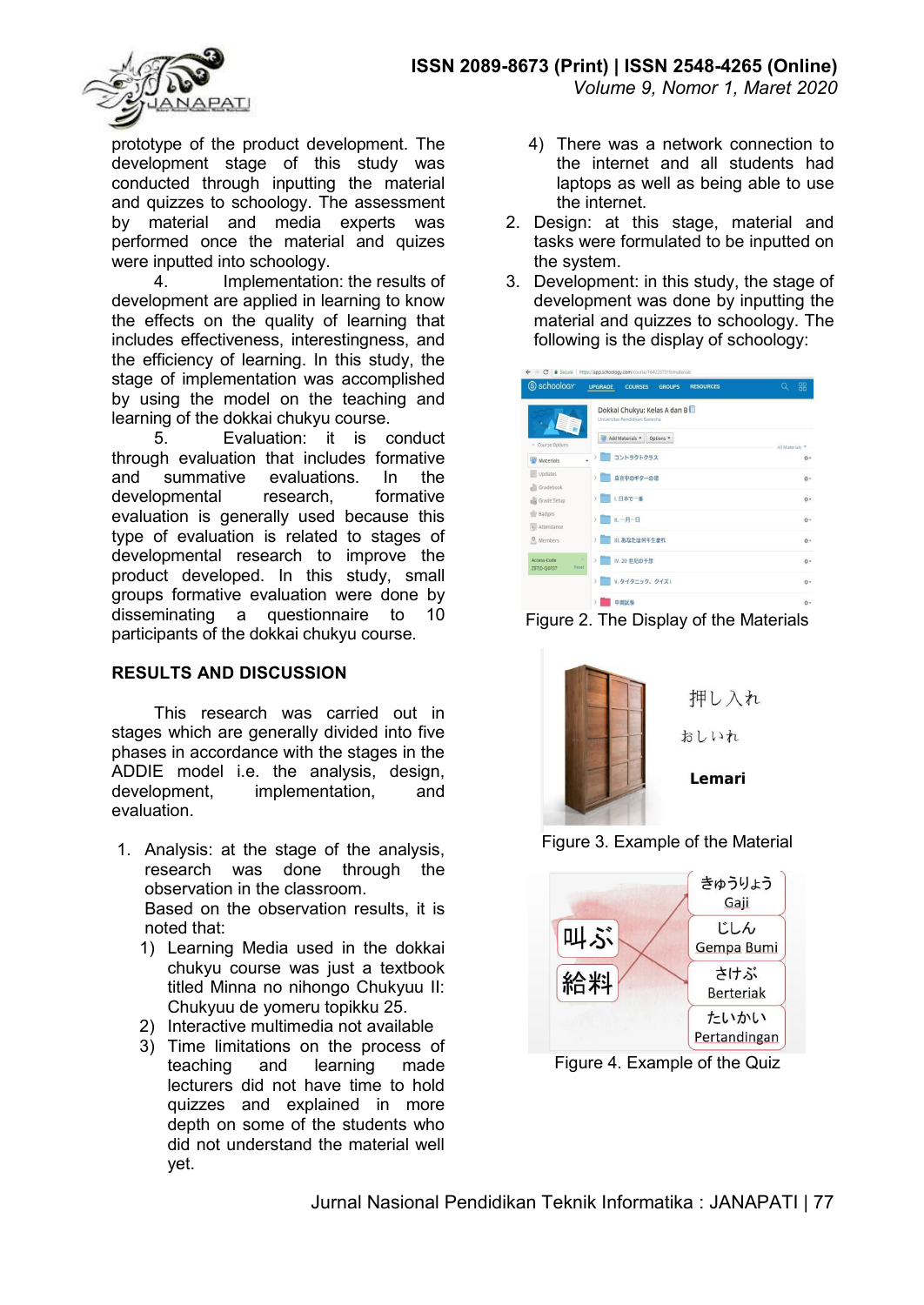# **ISSN 2089-8673 (Print) | ISSN 2548-4265 (Online)**

*Volume 9, Nomor 1, Maret 2020* 



Figure 5. Example of Links of the Material from the Website

The assessment by the material and media experts was performed once the material and quizzes were finished and inputted into schoology. Based on the results of assessment by material and media experts, it is obtained the following results.

1) Based on the validation by the expert of material, it is obtained the following results Generally, schoology is said to be very good and could be used without revision.

| No | Aspect                                                                                 | Expert Judgement      |  |
|----|----------------------------------------------------------------------------------------|-----------------------|--|
| I  | <b>The Essential Material</b>                                                          |                       |  |
|    | 1. The material is in accordance to the Syllabus                                       | <b>Strongly Agree</b> |  |
|    | 2. The material is easy to understand                                                  | <b>Strongly Agree</b> |  |
|    | 3. The material is systematically arranged                                             | Strongly Agree        |  |
|    | 4. The material is interestingly displayed                                             | <b>Strongly Agree</b> |  |
|    | 5. The material is in accordance with the reference book                               | Agree                 |  |
|    | 6. Figures are suitable for the material                                               | Agree                 |  |
|    | 7. The typing is clear and correct                                                     | Strongly Agree        |  |
|    | 8. All over material is clear and appropriate                                          | <b>Strongly Agree</b> |  |
| п  | Assignment, Quiz, Discussion                                                           |                       |  |
|    | Questions in the quiz is in accordance with the material<br>1.                         | Agree                 |  |
|    | Questions in the quiz confirm the aim of instruction<br>$\overline{2}$ .               | <b>Strongly Agree</b> |  |
|    | The model of questions in the quiz is appropriate with the<br>3.<br>aim of instruction | Agree                 |  |
|    | The assigment is suitable with the material<br>4.                                      | Agree                 |  |
|    | 5. The assigment is suitable with the aim of instruction                               | Strongly Agree        |  |
|    | The model of assignment is in accordance with the aim of<br>6.<br>instruction          | <b>Strongly Agree</b> |  |
|    | 7. The theme for discussion is interesting                                             | <b>Strongly Agree</b> |  |
|    | The theme for discussion is suitable with the aim of<br>8.<br>instruction              | <b>Strongly Agree</b> |  |
| Ш  | Language                                                                               |                       |  |
|    | The use of Japanese language is appropriate<br>1.                                      | Agree                 |  |
|    | $\overline{2}$<br>The use of Indonesian is appropriate                                 | Agree                 |  |
|    | $\overline{3}$ .<br>The languages used are communicative                               | <b>Strongly Agree</b> |  |

Table 1. The Material Expert Judgement

2) Based on the Validation of the expert in media, it is obtain the following results:

Table 2. The Media Expert Judgement

| No | Aspect                                                       | <b>Expert Judgement</b> |
|----|--------------------------------------------------------------|-------------------------|
|    | Presentation                                                 |                         |
|    | 1.First display is interesting                               | Strongly Agree          |
|    | 2. Template is in accordance with the material               | Strongly Agree          |
|    | 3. Colouring is interesting                                  | Agree                   |
|    | 4. The login process is easy                                 | Strongly Agree          |
|    | 5. Figures and illustration are interesting                  | Strongly Agree          |
|    | 6. Figures and illustration are appropriate for the material | Strongly Agree          |
|    | 7. The layout is good                                        | Agree                   |
|    | The size and kind of the font is suitable<br>R.              | Strongly Agree          |
|    | 9. The typling is clear                                      | Strongly Agree          |
|    | 10. The material is systematically displayed                 | Strongly Agree          |
|    | 11. The presentation of all of all text is clear             | Strongly Agree          |
| π  | <b>Interaction</b>                                           |                         |
|    | The operation of the list of attendance is easy              | Strongly Agree          |
|    | The operation of chatting is easy<br>2.                      | Disagree                |
|    | 3. The operation of discussion forum is easy                 | Strongly Agree          |
|    | The direction of interaction is clear<br>4                   | Agree                   |
|    | 5.<br>Downloading material is easy                           | Strongly Agree          |

Suggestions from the expert of media are as follow:

- 1. The use of "chatting" is inappropriate, use discussion (discussion forum) instead
- 2. There should be description on the folder of topics of the meeting

In General, the schoology is evaluated as well and can be used without revision.

The results of the assessment of experts are later calculated and converted using the following formula from [19].

| <b>Table 3. Conversion Formulas</b> |  |  |
|-------------------------------------|--|--|
|                                     |  |  |

| <b>Score</b>            | Criteria  |
|-------------------------|-----------|
| $X \geq Mi + 1.5$ Sdi   | Very Good |
| $Mi + 0.5$ $Sdi \leq X$ | Good      |
| $\leq$ Mi + 1.5 Sdi     |           |
| Mi - 0.5 Sdi $\leq$ X   | Fair      |
| $\leq$ Mi + 0.5 Sdi     |           |
| Mi - 1.5 Sdi $\leq$ X   | Less Good |
| $\leq$ Mi + 0.5 Sdi     |           |
| $X < Mi - 1.5$ Sdi      | Bad       |

Note: Mi= ½ (Score Max + Score Min) Sdi= 1/3 (Mi)  $Mi$  = the Ideal Mean Sdi = the Standard of Deviation  $X =$  The Score of the teacher.

The data analysis is explained as follow

Table 4. Determining X, Mi, and Sdi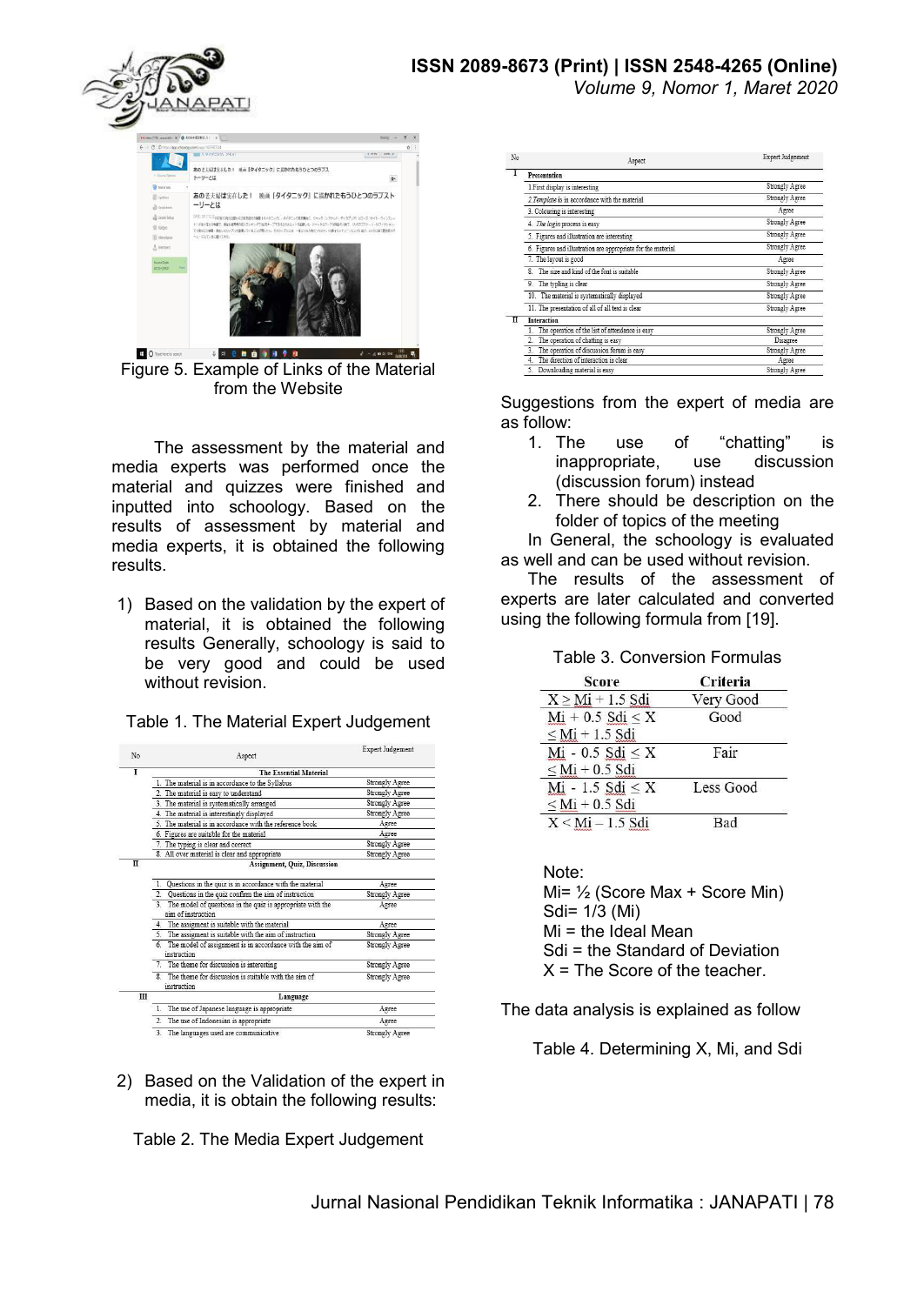

| No.            | <b>Note</b> | The<br><b>Material</b><br><b>Expert</b>                              | <b>The Media</b><br><b>Expert</b>                                      |
|----------------|-------------|----------------------------------------------------------------------|------------------------------------------------------------------------|
| 1              | X           | 69                                                                   | 78                                                                     |
| $\overline{2}$ | Mi          | Formula:<br>$Mi =$<br>$\frac{1}{2}$<br>(Score<br>Max<br>$+$<br>Score | Formula<br>$Mi =$<br>$\frac{1}{2}$<br>(Score)<br>Max<br>$+$ Score Min) |
|                |             | Min)<br>$\frac{1}{2}$ (76+19)<br>$=$ 1/2 (95) =<br>47,5              | $\frac{1}{2}$ (84+21) =<br>$\frac{1}{2}$ (105)<br>52,5                 |
| 3              | Sdi         | Formula:<br>$1/3$ (Mi)<br>$1/3$ $(47.5)$                             | Formula: 1/3<br>(Mi)<br>$1/3$ $(52,5)$<br>$=$                          |
|                |             | $= 15,83$                                                            | 17,5                                                                   |

After finding X, Mi, and Sdi, X is then converted in accordance with Table 4. and the results are as follow:

> Material Expert :  $X \geq M_i + \frac{1}{2} S_i$ di  $69 \ge 47.5 + 7.9$  $69 \ge 55,4$ (Very Good)

> Media Expert  $X \geq M_i + \frac{1}{2} S_i$ di  $78 \ge 52.5 + 8.75$  $78 \ge 61,25$ (Very Good)

 Based on the results of expert validation it is found that the quality of the developed application is categorized as Very Good. Although there are some weaknesses that are fixed, the product developed in this research is expected to help Japanese language learners in dokkai chukyu course.

- 4. Implementation: in this study, the stage of implementation was done by using schoology on teaching and learning of the dokkai chukyu course.
- 5. Evaluation: in this study, small groups formative evaluation carried out using questionnaires to 10 participants of the dokkai chukyu course. The questionnaire was used to find out the students' response toward schoology.

After the determining the indicators, the next step was making a grid that would be used as a guide in making questions on the question form. There are four indicators in the questionnaire, namely user interface, usage, material, and user satisfaction. Furthermore, the results of student responses will be outlined in Figures 6 –9.



Figure 6. The User Interface of Schoology



Figure 7. The Usage of Schoology



Figure 8. The Material of Schoology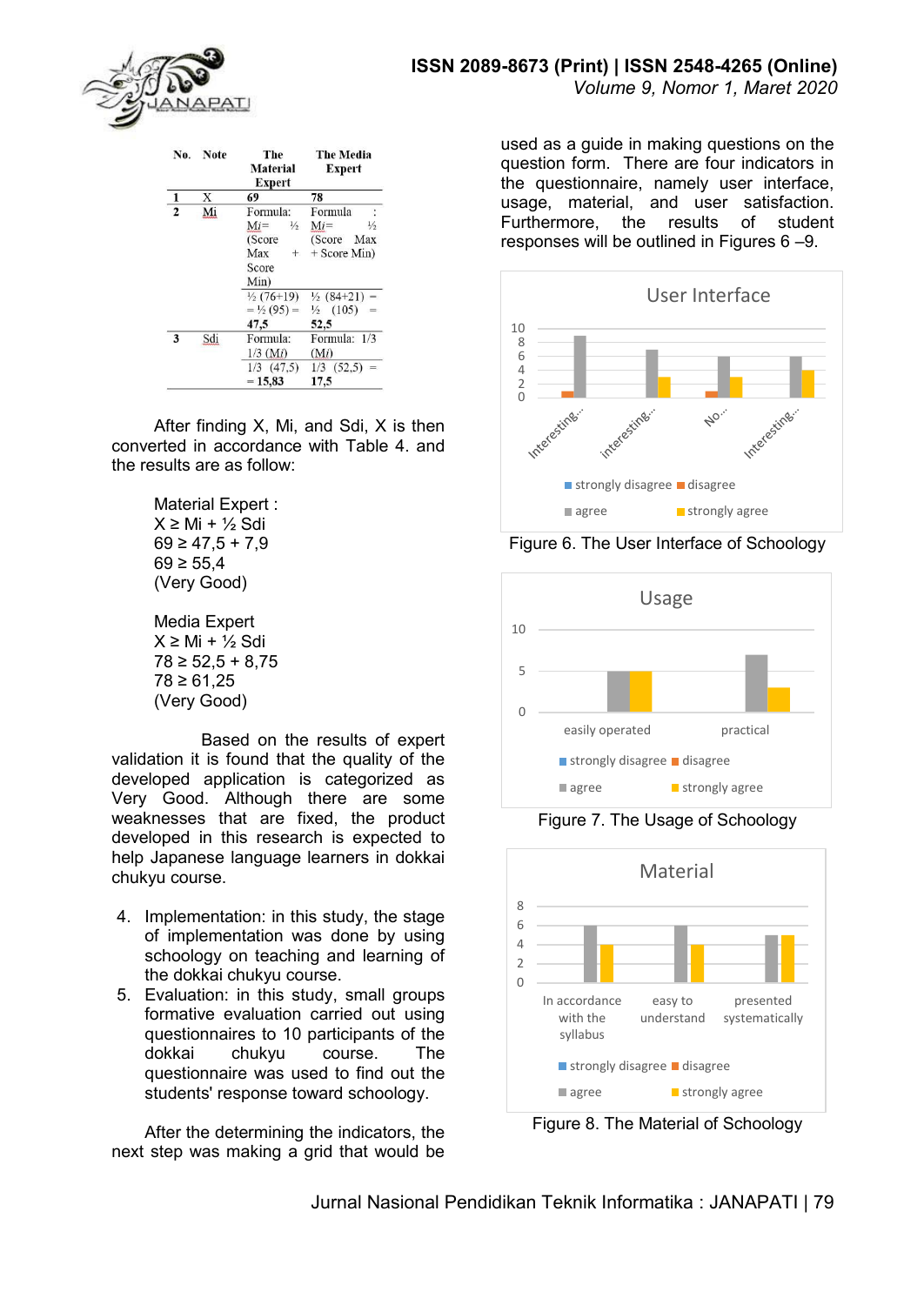User Satisfaction 10 8 6 4  $\overline{2}$ motivates uses makes the ... mates it. easy rouse FUF  $\blacksquare$ strongly disagree  $\blacksquare$  disagree  $\Box$  agree  $\Box$  strongly agree

Figure 9. The User Satisfaction on Schoology

The students' responses are dominated with positive ones, i.e. agree and strongly agree. However, there are statements with the responses of less agree. They are on statements in the display (an interesting display and interesting illustration) and in the user satisfaction (Motivating and users like to use it). Nevertheless, the particular responses are very rare. In addition, the responses of "disagree" does not appear on all of the statements.

There are a few comments and suggestions for improvement. They are as follow.

- 1. The application is already very good both in terms of the material and the width of knowledge.
- 2. It looks simple and it would be more interesting if it is added with Japanese nuance. The material is already nice and innovative, making students more easily study.
- 3. Very practical, which required only a laptop/smartphone and an internet access. Also save money because it does not need to copy the book. If it could be accessed offline, it would definitely be better because the Wi-Fi signal in campus is difficult to access.
- 4. The slide background images and colours should be changed into interesting ones so that learning becomes more enjoyable.

Both positive and negative comments were used to revise the product. Test results and students' responses as the users generally indicate that the quality of schoology is very good, having interesting display, easy to use, appropriate in terms of the material syllabus, and able to help understanding the material. This is in accordance with the theory of Desrianti, et al (2013) which mentioned that the use of elearning is basically the most effective way in education and the theory of Kalamarz (2014) which mentioned that supporting the teaching process with appropriate elearning techniques and web tools influences positively the development of language skills.

### **CONCLUSION**

I argued at the beginning of this article that it is important to do research on the learning model of the development of elearning in the dokkai chukyu course. It is expected that with the use of technology in the learning process, students could access information material and take evaluation more practically and effectively

The findings that I have presented suggest that based on the assessment results of experts of material and media, schoology was determined as very good and could be used with revision. The student response on schoology was predominately positive, i.e. agree and strongly agree.

This is important for Japanese language students and teachers because it shows how schoology address the "anywhere any device" aspect of flexible learning because assignments, dicussions, assesments are all available on the mobile app.

As a result of conducting this research, I propose that there are several benefits of using schoology in the learning process, such as : 1) it reduces learning cost, 2) it provides unlimited access to learning material, and 3) it easily tracks learner progress and performace.

It would be fruitful to pursue further research about the impact of blended learning by using LMS (Learning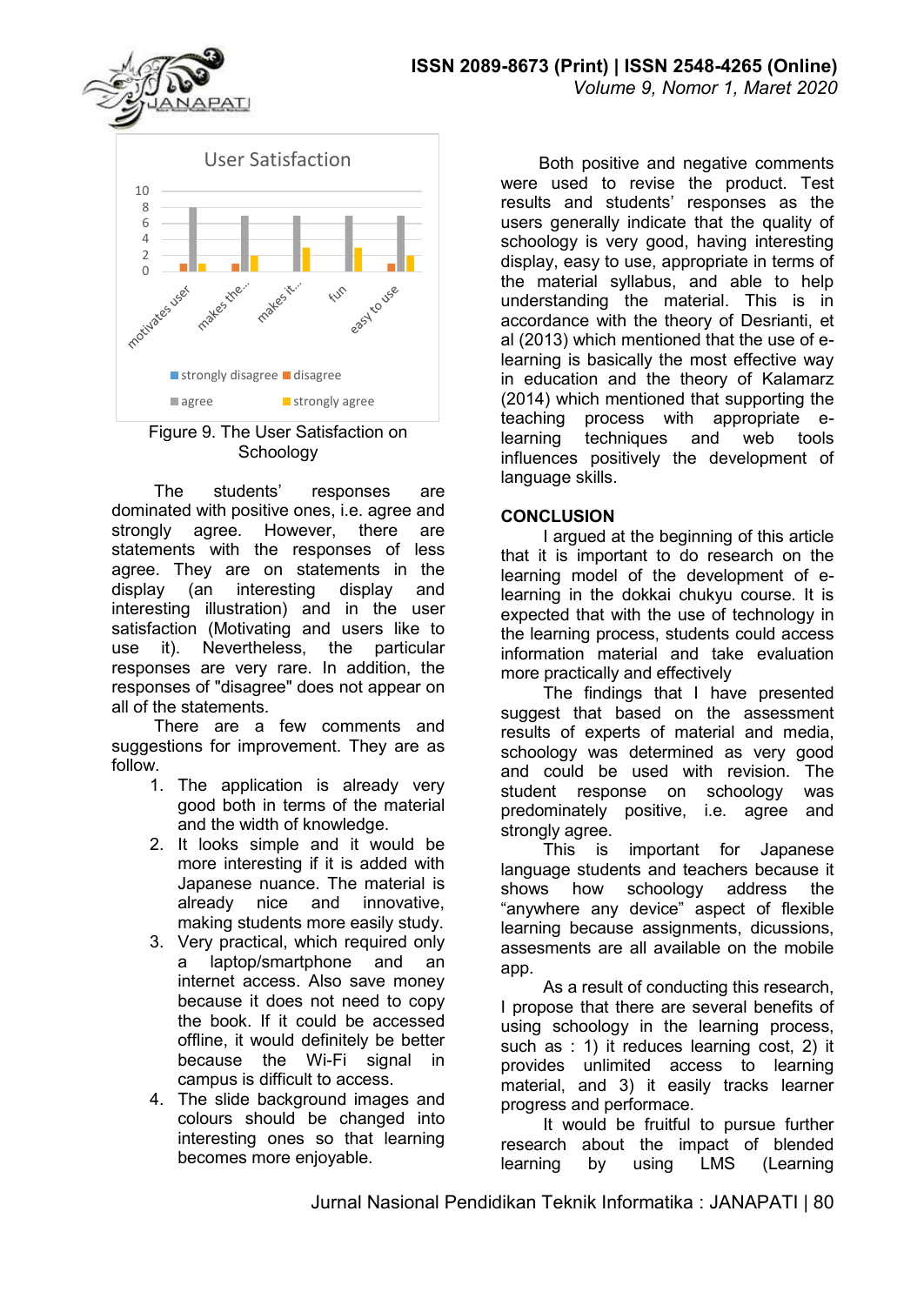

Management System) in the dokkai chukyu course in order to investigating whether or not there was a significant difference in reading comprehension competency between students who learnt in blended learning environment and those who learnt in conventional environment.

### **REFERENCES**

- [1] A. T. Wijaya. (2011, May). Media Pembelajaran Huruf Hiragana dan Katakana untuk Pemula Berbasis Multimedia Menggunakan Macromedia Flash. **[Online].** Available: https://eprints.uny.ac.id/19497/
- [2] W. Meidani. (2006). Peranan Mata Kuliah Mengarang (Sakubun) dalam Pembelajaran Bahasa Jepang. [Online]. Available: https://docplayer.info/32274546- Peranan-mata-kuliah-mengarangsakubun-dalam-pembelajaran-bahasajepang-m-a-k-a-l-a-h-oleh-wawanmeidani.html
- [3] D. I. Desrianti, U. Rahardja, and R. Rinie. (2014, May). "Ilearning Metode Belajar Efektif untuk Sekolah Tinggi," CCIT Journal [Online]. Vol. 7 no. 3. pp 308 -334. Available: http://raharja.ac.id/raharja\_file/file\_jurnal /file/7030114.pdf
- [4] A.F. Ferreira, J. G. Salinas, and S. Morales. "Using a task-based approach for supporting a blended learning model for English as a foreign language," International Journal of Computer-Assisted Language Learning and Teaching, 4(1), pp. 44-62, January-March. 2014.
- [5] M. Alizadeh, P. Mehran, I. Koguchi. Evaluating a blended course for Japanese learners of English: why Quality Matters. Int J Educ Technol High Educ, Vol. 16 No. 6 pp 1-21. Mar. 2019.
- [6] I. Rymanova, N. Baryshnikova and A. Grishaeva. "E-course Based on the LMS Moodle for English Language Teaching: Development and Implementation of Results," Procedia - Social and Behavioral Sciences 206 pp. 236 – 240. Oct. 2015.
- [7] R. Kalamarz. "Blending foreign language learning with key competences. Does e-learning do the trick?," Int. J. Cont. Engineering Education and Life-Long Learning, Vol. 24, No. 1, pp. 77 -95, Feb. 2014.
- [8] K. Daesang, D. Ruecker, and D. J. Kim. "Mobile Assisted Language Learning Experiences," International Journal of Mobile and Blended Learning, vol. 9 no. 1 pp. 49-66. 2017.
- [9] P. Sweeney and C. Moore. "Mobile Apps for Learning Vocabulary:<br>Categories, Evaluation and Design Evaluation and Design Criteria for Teachers and Developers," International Journal of Computer-Assisted Language Learning and Teaching,2(4), 1-16, October-December 2012.
- [10] G. Moran. (2010, Sept). The Rise of Virtual Classroom. [Online]. Available: https://www.entrepreneur.com/article/21 7320
- [11] D. Schlager. (2016, Aug). Schoology: The Adoption of a Learning Management System. [Online]. Available:

https://sophia.stkate.edu/maed/191

- [12] V. T. Irawan, E. Sutadji, and Widiyanti. (2017, Jan). learning based on schoology: Effort of improvement learning outcome and practicum chance in vocational high school", Journal Cogent Education [Online]. Vol 4, 2017 Issue 1, pp. 1-10. Available : https://www.tandfonline.com/doi/full/10.1 080/2331186X.2017.1282031
- [13] P. Ardi. "Promoting Learner Autonomy through Schoology M-Learning Platform in an EAP Class at an Indonesian University," Teaching English with Technology, vol. 17 no. 2 pp. 55-76. 2017.
- [14] Y. Hirata and Y. Hirata. "Applying 'Sketch Engine for Language Learning' in the Japanese English classroom," Journal of Computing in Higher Education, Vol. 31 Issue 2, pp. 233-248. August. 2019.
- [15] M. Shabudin, A. Aisyah, S. Darus, and N. Mimiko. "Development of Teaching Materials and Utilization of

Jurnal Nasional Pendidikan Teknik Informatika : JANAPATI | 81